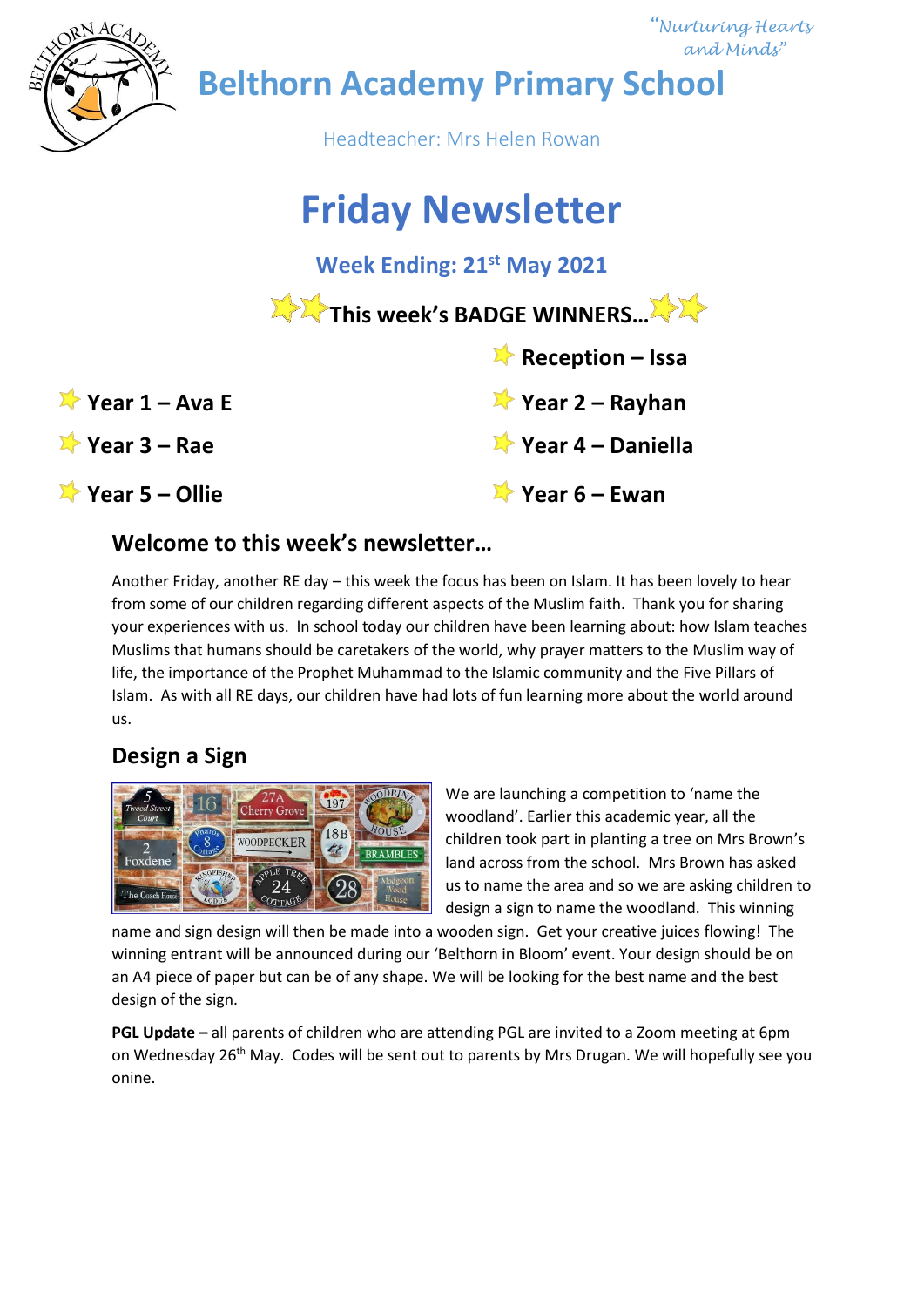**SATs Week -** It's SATs week next week for our Year 6 children and although these are not the official SATs that our children have worked extremely hard for, we will not let that stop us. The Year 6



children have worked their socks off this term, attending daily morning interventions and Easter revision. We owe it to our children to show them that this hard work has not been in vain. The show must go on! The week will run exactly the same as in previous years so we wish our wonderful Year 6 pupils the best of luck, you'll be great!

**Green Fingers -** This week our children have been planting the fruit and vegetables we won through the School Gardening Awards with Mr Griffiths Senior. As you know, we currently have our RHS Level 3 and are now working towards our Level 4 award which includes planting seasonally to harvest our own produce. We have planted: French Green Beans, Red Cabbage, Cauliflower, Leek, Carrots, Strawberries, Spinach, Swede, Lettuce and Rocket. You can check our planters out for yourself as they are situated round the outside of the playground fence. We look forward to seeing our produce on the lunch menu in the near future! Mrs McGurk is busy coming up with menu ideas.

**Attendance and Holidays** – a reminder that any holidays taken in term time will be subject to a fine by Lancashire County Council. Our policy states clearly that we are unable to authorise holidays in term time. We do understand that holidays have had to be re-scheduled, but we also would ask you to rearrange these outside of term times as the children have already missed so much of their time in school. Thank you for your understanding with this.



A big well done to Mr Carr, who after 18 months of study has completed his master's level degree SENCO award. This is a big achievement – as many of our parents know, trying to study whilst working and having a family presents many challenges. Congratulations Mr Carr.

Congratulations also goes to Miss Trafford and Mr Griffiths who will be getting married on Saturday 29<sup>th</sup> May. They were due to get married in March 2020, and have had to rearrange twice since – I am sure their newly arranged intimate wedding will be wonderful, and that you will all join me in wishing them an unforgettable day.



#### **And Finally……**

**A reminder that school is closed for INSET next Friday. Staff will begin writing reports on this day. Have a lovely weekend.** 

#### **Mrs Rowan and the Belthorn Team**

**SEE BELOW FOR NEXT WEEK'S MENU**